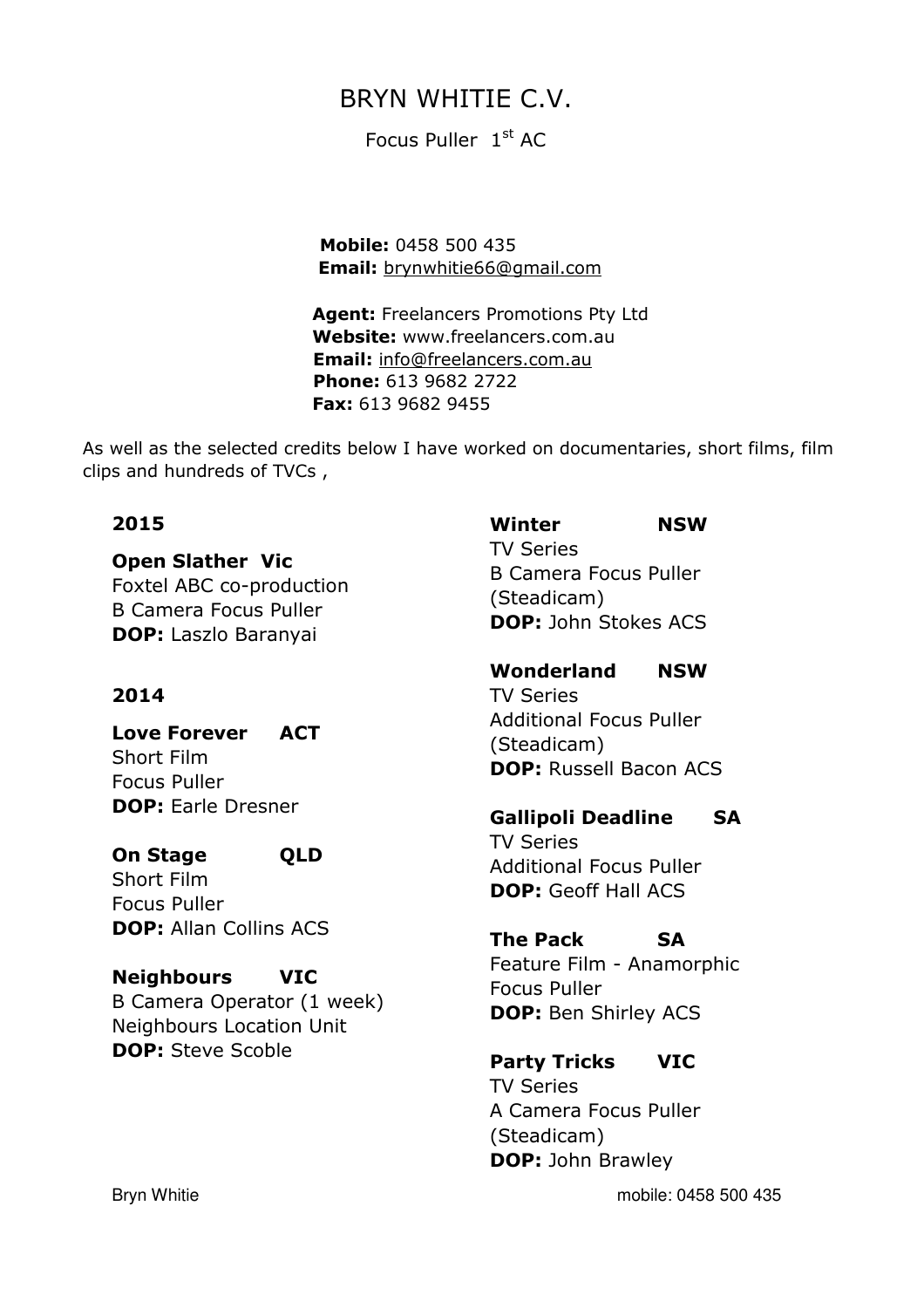# Please Like Me II VIC

TV Series B Camera Focus Puller DOP: Matt Temple

### 2013

I Love You But NSW Web Series Focus Puller DOP: Caroline Constantine

### Careless Love NSW Feature Film Focus Puller DOP: Kathryn Millis

#### 2012

# Nim's Island II QLD Feature Film

B Camera Focus Puller **DOP: Judd Overton** 

# Rake Series II NSW TV Series

A Camera Focus Puller DOP: Martin McGrath ACS

### Croker Island Exodus NT Docu/Drama

A Camera Focus Puller DOP: Allan Collins ACS

# 2011

All Saints Final Season NSW TV Series B Camera Focus Puller (12 weeks) DOP: John Platt DOP: Laurie Kirkwood

# 2010

Jandamarra's War WA Docu/Drama A Camera Focus Puller DOP: Allan Collins ACS

### 2009

Mad Bastards WA Feature Film Focus Puller DOP: Allan Collins ACS 2008

3 Acts of Murder WA Tele/Feature A Camera Focus Puller DOP: Allan Collins ACS

# 2007

Day Breakers **QLD** Feature Film Additional Focus Puller 2<sup>nd</sup> Unit DOP: 2<sup>nd</sup> unit Ian Thorburn

The Ruins QLD Feature Film Additional Focus Puller Anamorphic DOP: Darius Knondji ASC

Fool's Gold QLD Feature Film 2nd Unit B Camera Underwater & Dry Focus Puller Underwater DOP: Mike Thomas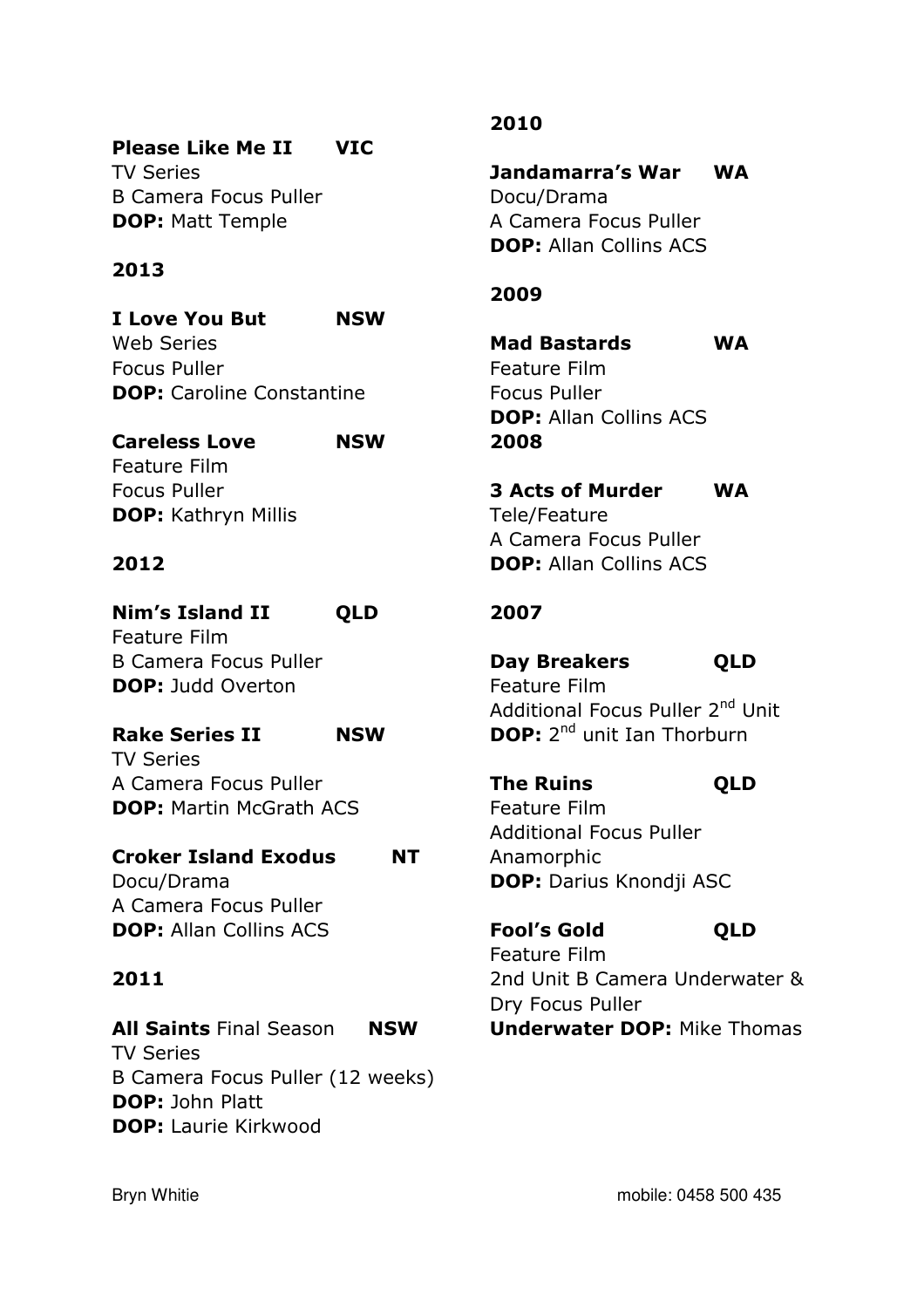# Sea Patrol **QLD**

Television Series Additional Focus Puller/ Additional C Camera Operator DOP: Russell Bacon ACS

### 2006

Double Trouble NT/NSW Television Series A Camera Focus Puller DOP: Allan Collins ACS

# Lucky Miles SA

Feature Film Focus Puller DOP: Geoff Burton ACS

#### 2005

The Alice **NT** Television Series Focus Puller DOP: Allan Collins ACS

### Headland NSW

Television Series 2<sup>nd</sup> Unit Focus Puller, Underwater  $1^{\text{st}}$  A.C Camera operator: Caroline Constantine

### 2004

R.A.N Remote Area Nurse QLD Television Series A Camera Focus Puller DOP: Ian Jones ACS

# Hell Has Harbour Views NSW

Feature Film A Camera Focus Puller DOP: Geoff Burton ACS

## 2003

Stealth NSW Feature Film Z Unit Loader- Vista Vision **Z Unit DOP: David Burr ACS** 

After the Deluge VIC Television Series A Camera Focus Puller Underwater Camera Operator DOP: Geoff Burton ACS

# 2001

Head Start NSW Television Series Focus Puller DOP: Caroline Constantine

### 1999

Two Hands NSW Feature Film Underwater Camera Assistant Underwater DOP: Rob Hunter

# 1991

Say A Little Prayer VIC Feature Film Clapper Loader DOP: Graeme Wood

Film Business and Partners December 1989–December 1992

Full time clapper loader and focus puller